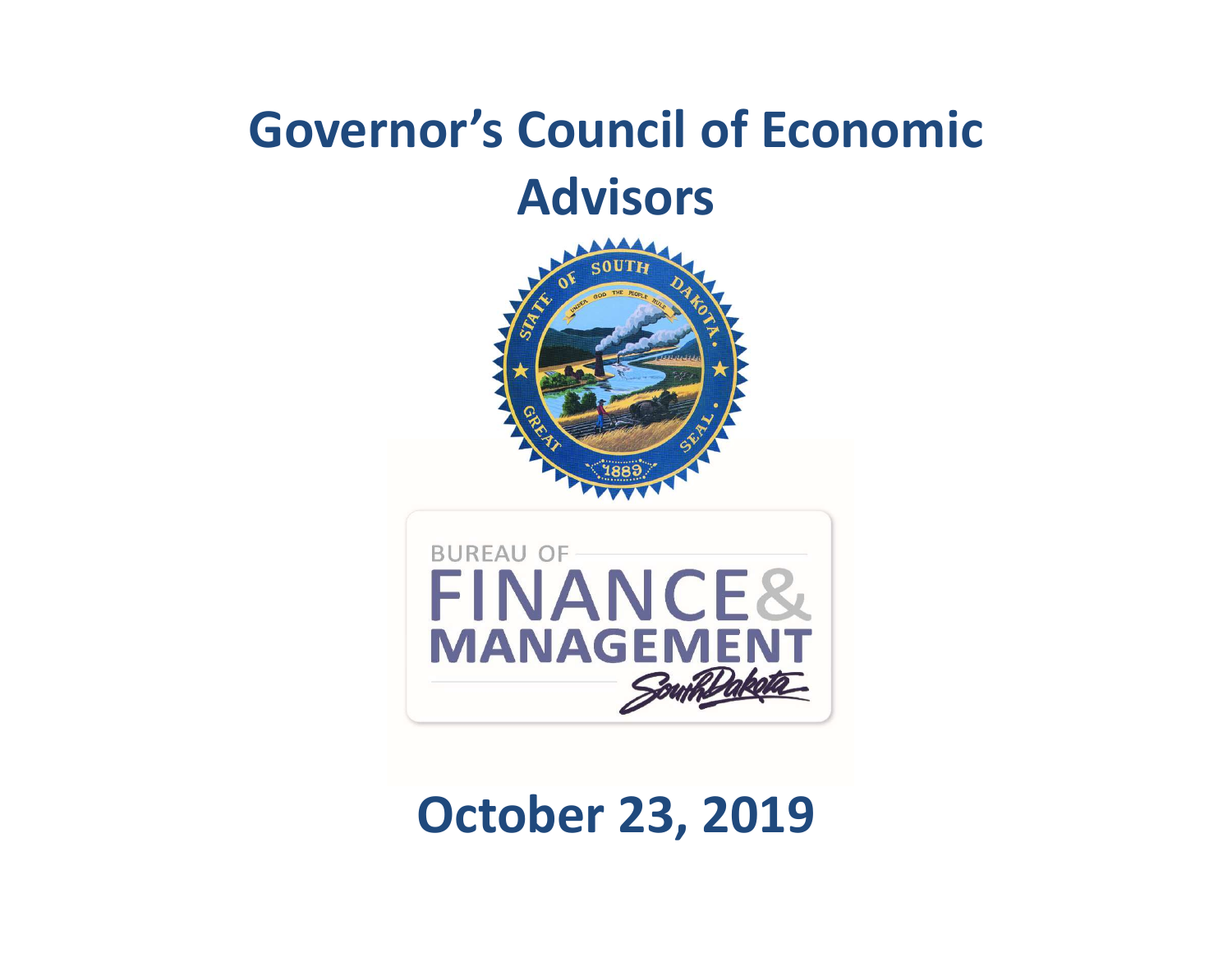# IHS Markit Economics forecast **IHS Markit Economics forecast<br>for <u>South Dakota</u> Key Indicators**<br>(July '19) (July '19)

|                                    |       |         | (July '19) | <b>IHS Markit Economics forecast</b><br>for South Dakota Key Indicators |        |        |                     |
|------------------------------------|-------|---------|------------|-------------------------------------------------------------------------|--------|--------|---------------------|
|                                    | 2016  | 2017    | 2018       | 2019 f                                                                  | 2020 f | 2021 f | $'09 - 19'$<br>avg. |
| <b>SD Real GDP</b><br>Growth       | 0.3%  | $-0.4%$ | 1.3%       | 2.9%                                                                    | 1.7%   | 1.7%   | 1.5%                |
| <b>SD NF</b><br><b>Employment</b>  | 0.9%  | 0.5%    | 1.2%       | 2.0%                                                                    | 0.9%   | 0.6%   | 0.7%                |
| <b>SD NF</b><br><b>Income</b>      | 2.5%  | 3.4%    | 5.4%       | 4.3%                                                                    | 4.8%   | 4.6%   | 4.5%                |
| <b>SD Housing</b><br><b>Starts</b> | 5,590 | 5,060   | 4,640      | 3,470                                                                   | 4,340  | 4,400  | 4,220               |
| SD Unempl.<br>Rate                 | 3.0%  | 3.2%    | 3.0%       | 2.8%                                                                    | 2.8%   | 2.8%   | 3.8%                |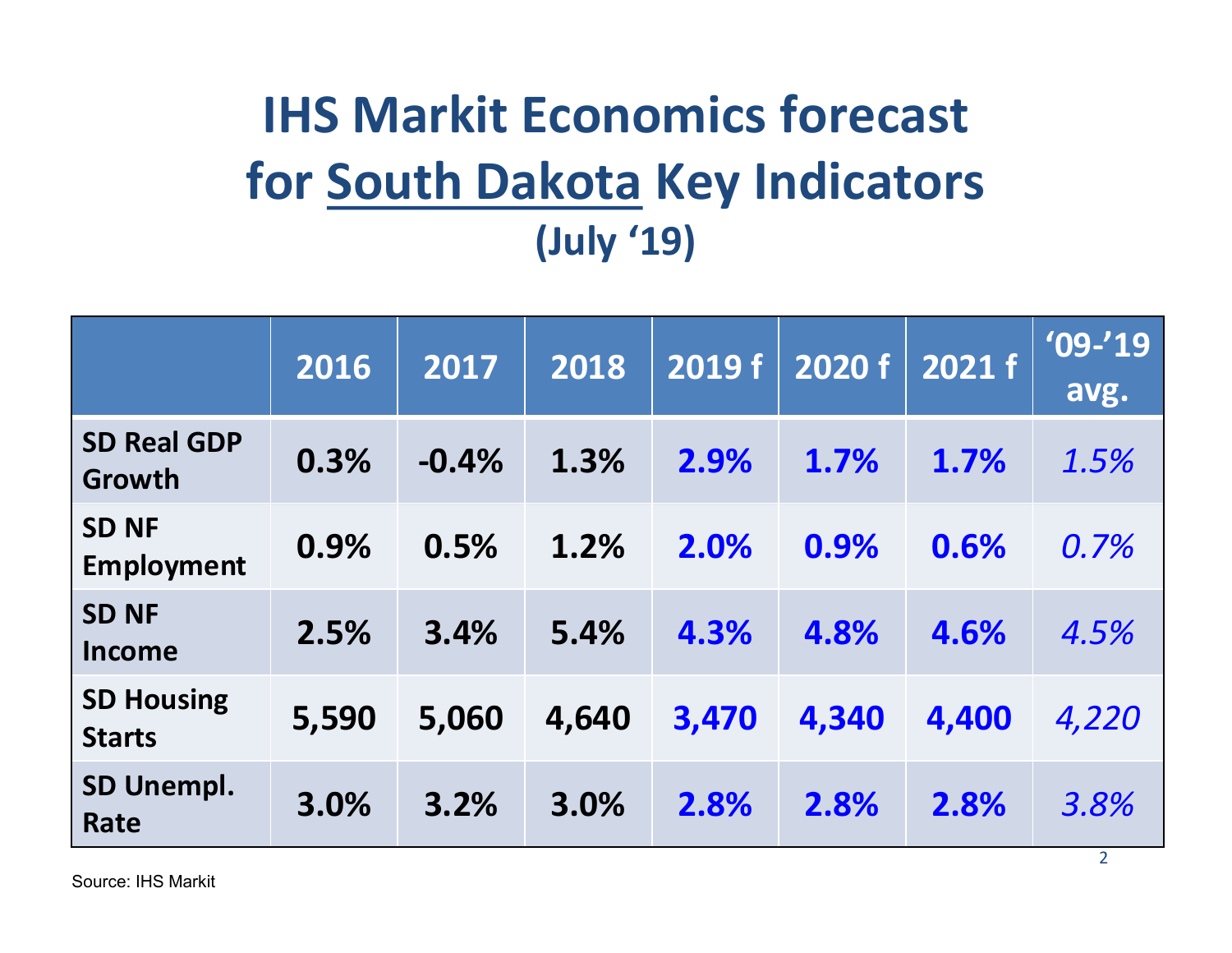# South Dakota Farm Income & Spending on Equipment

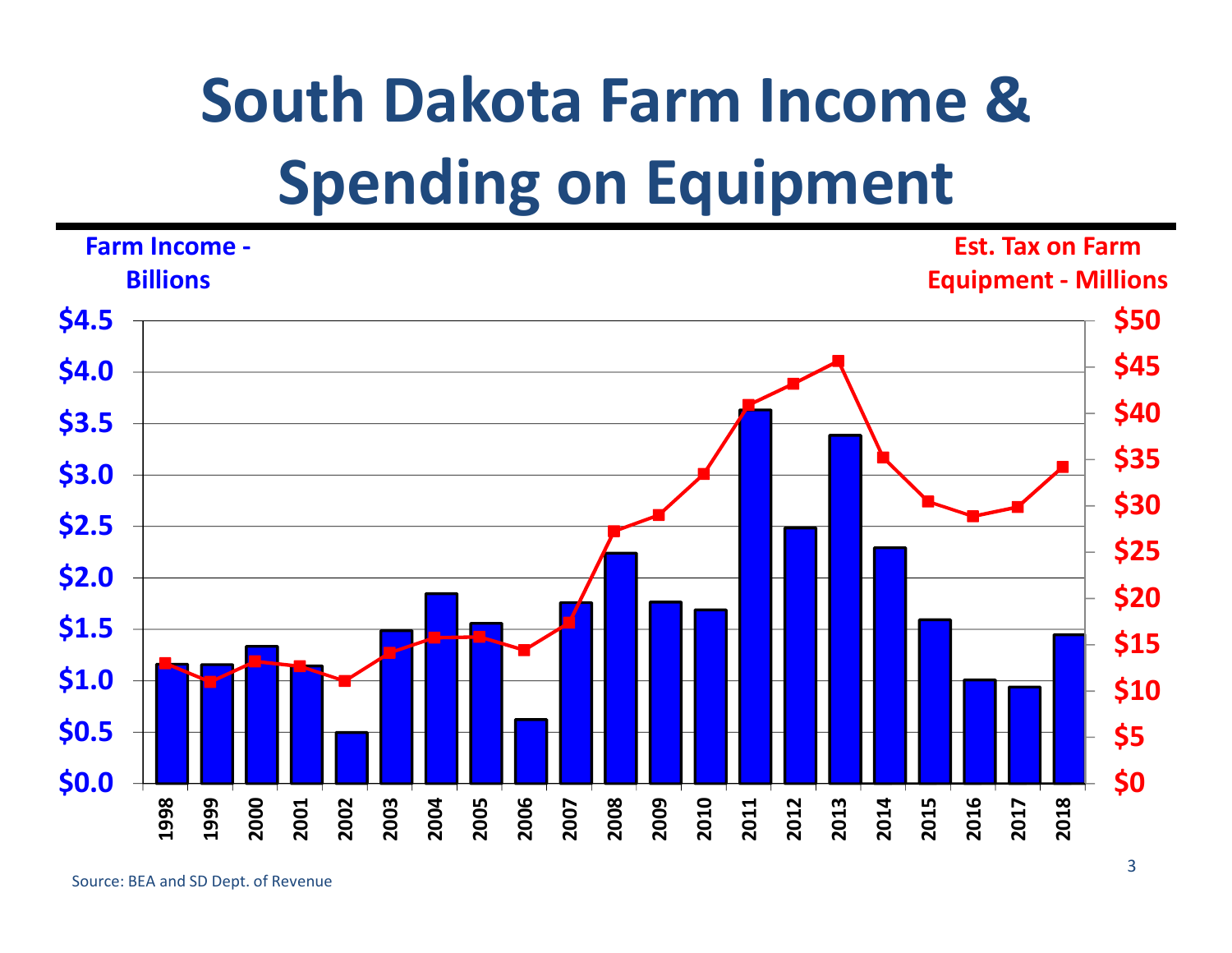#### Recent Sales & Use Tax Growth Rates

Blue = FY11-FY19 Average Red = Running YTD FY18/FY19 Growth Black = Monthly Growth Rates Green = Growth of Rev. Adopt FY20 Est.

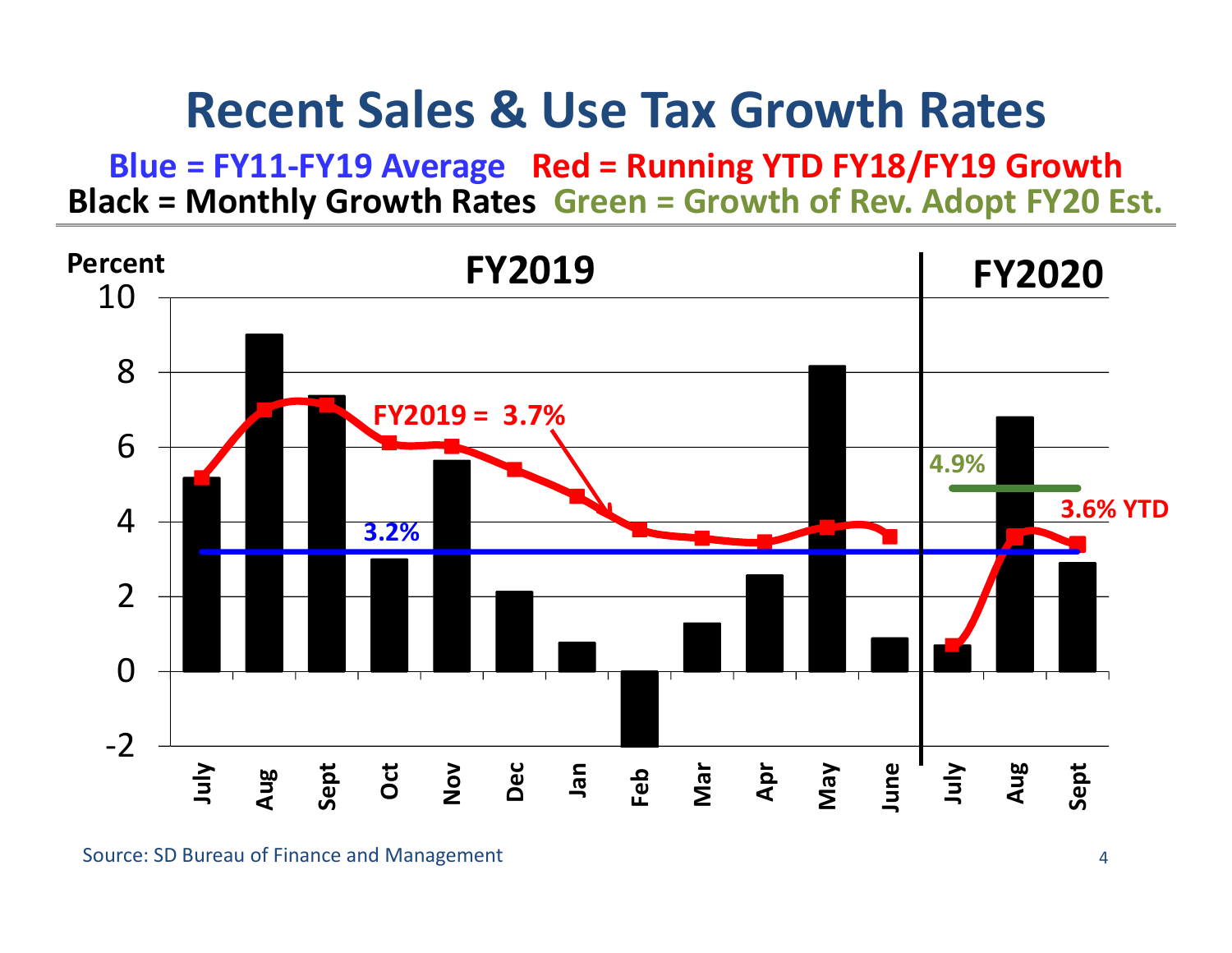## FY2019 vs. FY2020 Taxable 1st Quarter

#### Sales Growth

|                                                |             | <b>Sales Growth</b><br><b>Average</b> |          |                  |  |  |  |  |  |  |
|------------------------------------------------|-------------|---------------------------------------|----------|------------------|--|--|--|--|--|--|
| <b>Taxable Sales by Major Group Comparison</b> |             |                                       |          |                  |  |  |  |  |  |  |
| (in millions)                                  |             | <b>Growth from</b>                    |          |                  |  |  |  |  |  |  |
| Top 15 Major Groups (82% of total)             | <b>FY19</b> | <u>FY20</u>                           | $%$ Chg  | <b>FY10-FY19</b> |  |  |  |  |  |  |
| Misc. Retail *                                 | \$660.4     | \$828.2                               | 25.4%    | 4.6%             |  |  |  |  |  |  |
| <b>General Merchandise Stores</b>              | \$610.0     | \$620.1                               | 1.6%     | 3.1%             |  |  |  |  |  |  |
| <b>Food Stores</b>                             | \$414.6     | \$425.3                               | 2.6%     | 1.6%             |  |  |  |  |  |  |
| Building Materials & Garden Supplies           | \$449.5     | \$423.6                               | $-5.8%$  | 3.5%             |  |  |  |  |  |  |
| <b>Eating &amp; Drinking Places</b>            | \$433.2     | \$447.7                               | 3.3%     | 3.9%             |  |  |  |  |  |  |
| Electric, Gas, & Sanitary Services             | \$400.7     | \$367.4                               | $-8.3%$  | 1.3%             |  |  |  |  |  |  |
| <b>Wholesale Trade - Durable Goods</b>         | \$344.3     | \$374.0                               | 8.6%     | 4.6%             |  |  |  |  |  |  |
| <b>Auto Dealers/Service Stations</b>           | \$290.9     | \$301.9                               | 3.8%     | 3.8%             |  |  |  |  |  |  |
| <b>Communications</b>                          | \$302.5     | \$304.4                               | 0.6%     | $3.0\%$          |  |  |  |  |  |  |
| <b>Business Services</b>                       | \$284.3     | \$300.5                               | 5.7%     | 4.9%             |  |  |  |  |  |  |
| <b>Furniture &amp; Homefurnishing Stores</b>   | \$157.4     | \$162.3                               | 3.1%     | 2.1%             |  |  |  |  |  |  |
| Auto Repair, Services, & Parking               | \$151.0     | \$163.5                               | 8.3%     | 5.2%             |  |  |  |  |  |  |
| <b>Engineering &amp; Management Services</b>   | \$143.1     | \$137.4                               | $-4.0\%$ | 6.1%             |  |  |  |  |  |  |
| <b>Apparel &amp; Accessory Stores</b>          | \$116.4     | \$119.3                               | 2.5%     | 4.4%             |  |  |  |  |  |  |
| <b>Hotels &amp; Other Lodging Places</b>       | \$266.0     | \$270.3                               | 1.6%     | 5.2%             |  |  |  |  |  |  |
| <b>Total of Top 15 Major Groups</b>            | \$5,024.3   | \$5,245.9                             | 4.4%     | 3.5%             |  |  |  |  |  |  |
| <b>Remaining Groups</b>                        | \$1,187.6   | \$1,191.9                             | 0.4%     | 1.9%             |  |  |  |  |  |  |
| <b>Total Taxable Sales</b>                     | \$6,211.9   | \$6,437.8                             | 3.6%     | 3.3%             |  |  |  |  |  |  |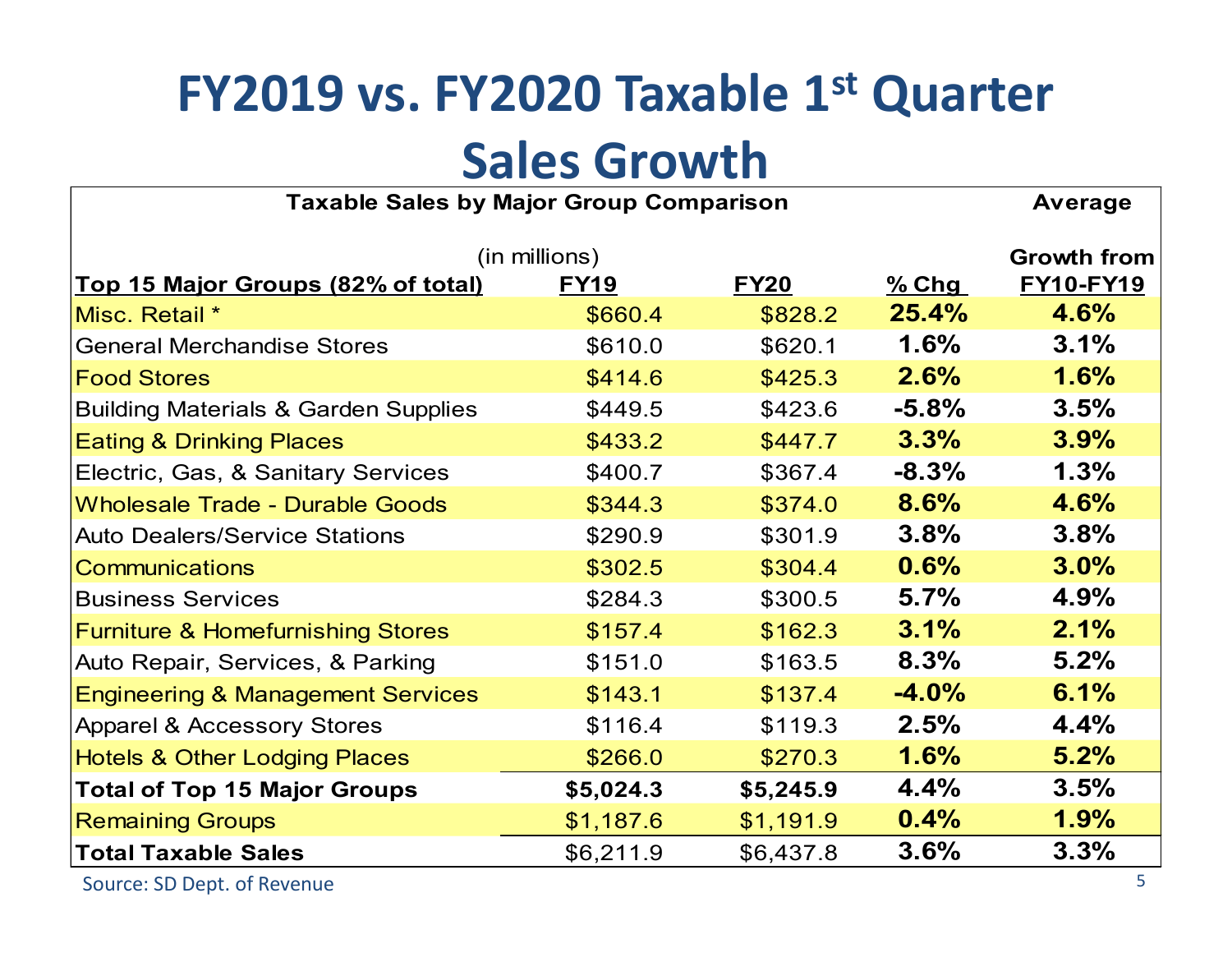#### Internet Tax Freedom Act

- Originally passed in 1998 bans collection of any taxes on internet access
- A grandfather clause allowed South Dakota and 12 other states to continue taxing internet access
- Permanent Internet Tax Freedom Act signed in 2016 eliminates the grandfather clause effective June 30th, 2020
- Estimate \$20-\$25M loss of ongoing general fund revenue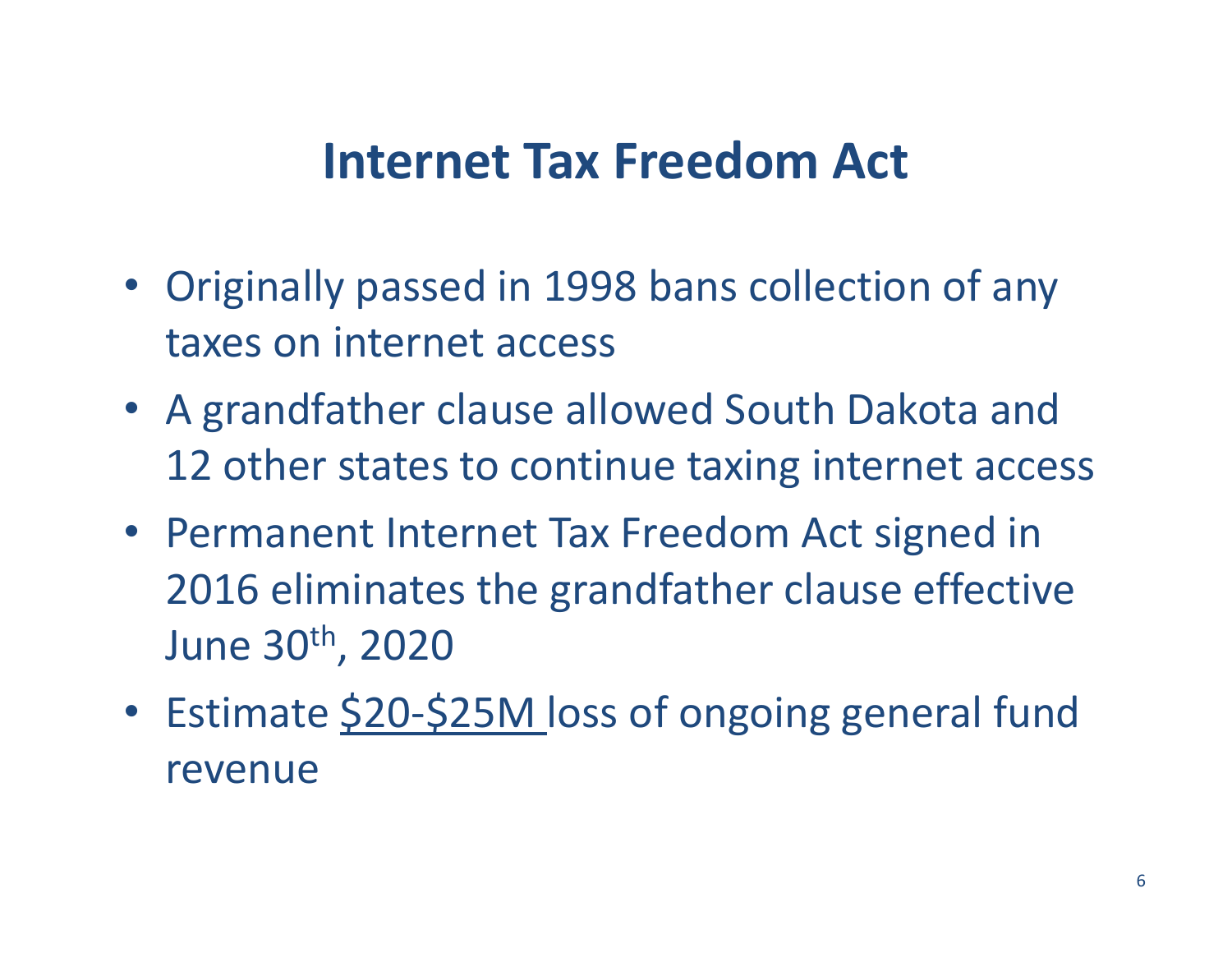## Sales Tax Reported by Remote Sellers

| <b>Sales Tax Reported by Remote Sellers</b><br><b>Current Year</b> |               | <b>Previous Year</b> | \$ Change     |                  |
|--------------------------------------------------------------------|---------------|----------------------|---------------|------------------|
| <b>Month</b>                                                       | <b>Amount</b> | <b>Month</b>         | <b>Amount</b> | <b>Year/Year</b> |
| Jan. 2019                                                          | \$8,353,613   | Jan. 2018            | \$7,275,261   | \$1,078,352      |
| Feb. 2019                                                          | \$5,833,018   | Feb. 2018            | \$4,386,830   | \$1,446,188      |
| Mar. 2019                                                          | \$5,169,870   | Mar. 2018            | \$4,266,849   | \$903,021        |
| Apr. 2019                                                          | \$7,642,065   | Apr. 2018            | \$5,123,192   | \$2,518,873      |
| <b>May 2019</b>                                                    | \$7,418,818   | <b>May 2018</b>      | \$4,283,475   | \$3,135,343      |
| <b>Jun. 2019</b>                                                   | \$7,068,777   | <b>Jun. 2018</b>     | \$4,482,290   | \$2,586,487      |
| <b>Jul. 2019</b>                                                   | \$8,515,404   | <b>Jul. 2018</b>     | \$6,255,463   | \$2,259,941      |
| Aug. 2019                                                          | \$5,864,579   | Aug. 2018            | \$5,035,280   | \$829,299        |
| Sep. 2019                                                          | \$5,887,312   | Sep. 2018            | \$5,069,254   | \$818,058        |
| <b>CY2019 YTD</b>                                                  | \$61,753,456  | <b>CY2018 YTD</b>    | \$46,177,894  | \$15,575,562     |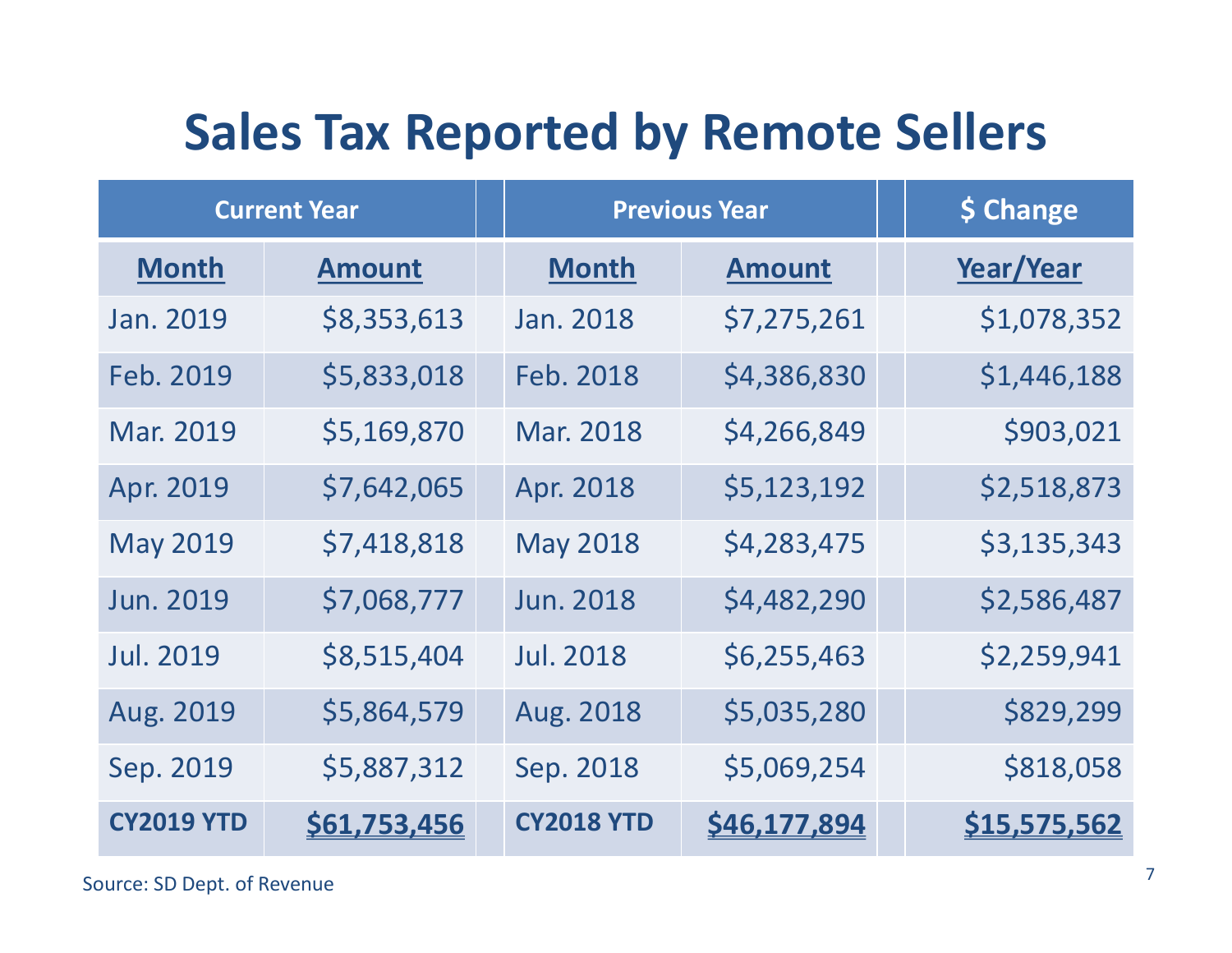#### Growth Rate for Video Lottery 7% of Total

Blue = FY11-FY19 Avg. Red = FY19 YTD Growth/FY20 YTD Growth Black = Weekly Growth Rates Green = Growth of Rev Adopt FY19 Est.

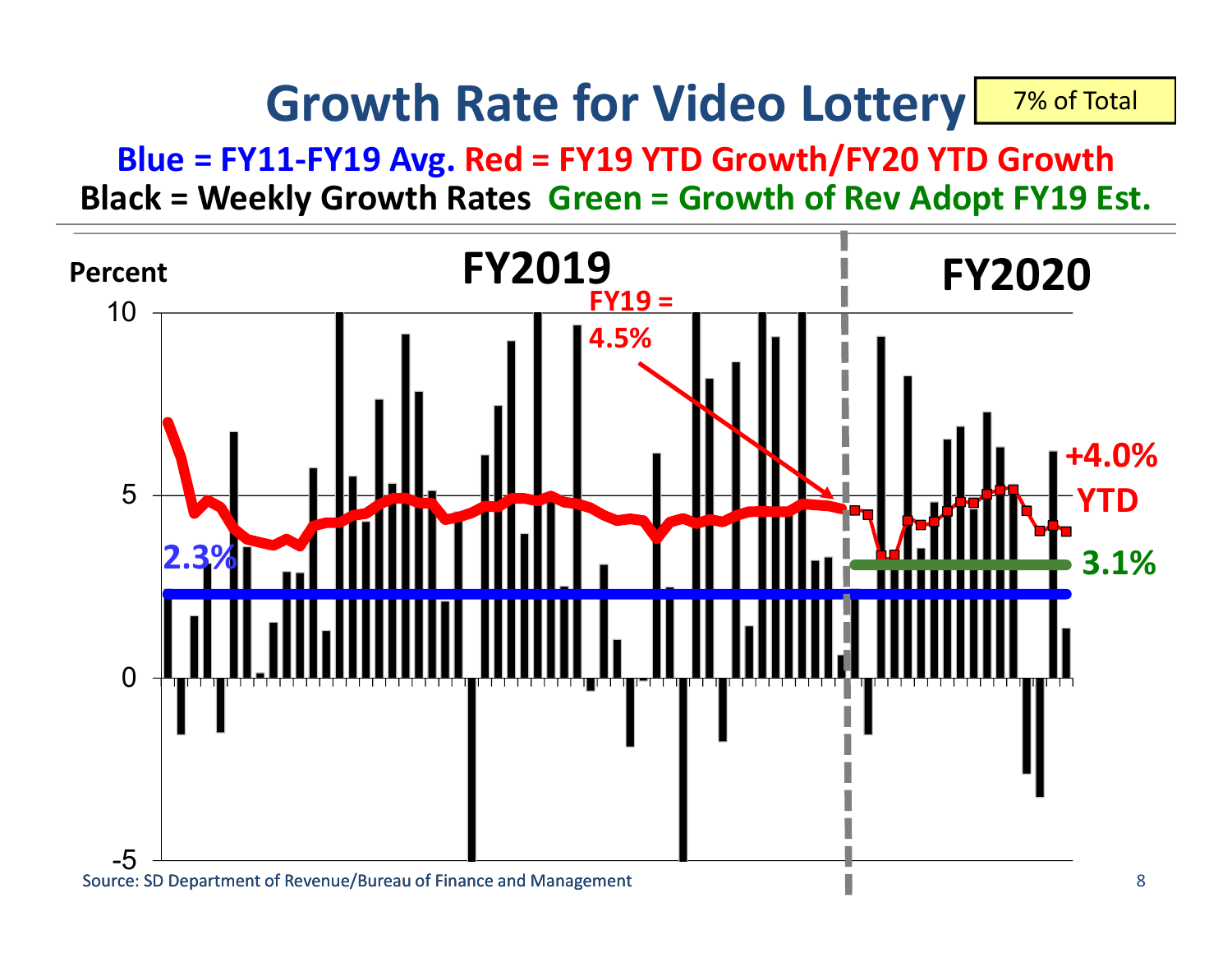#### Recent Growth Rates for Net CET 7% of Total

Blue = FY11-FY19 Average Red = FY19/FY20 YTD Growth Black = Monthly Growth Rates Green = Growth of Rev. Adopt FY19 Est.

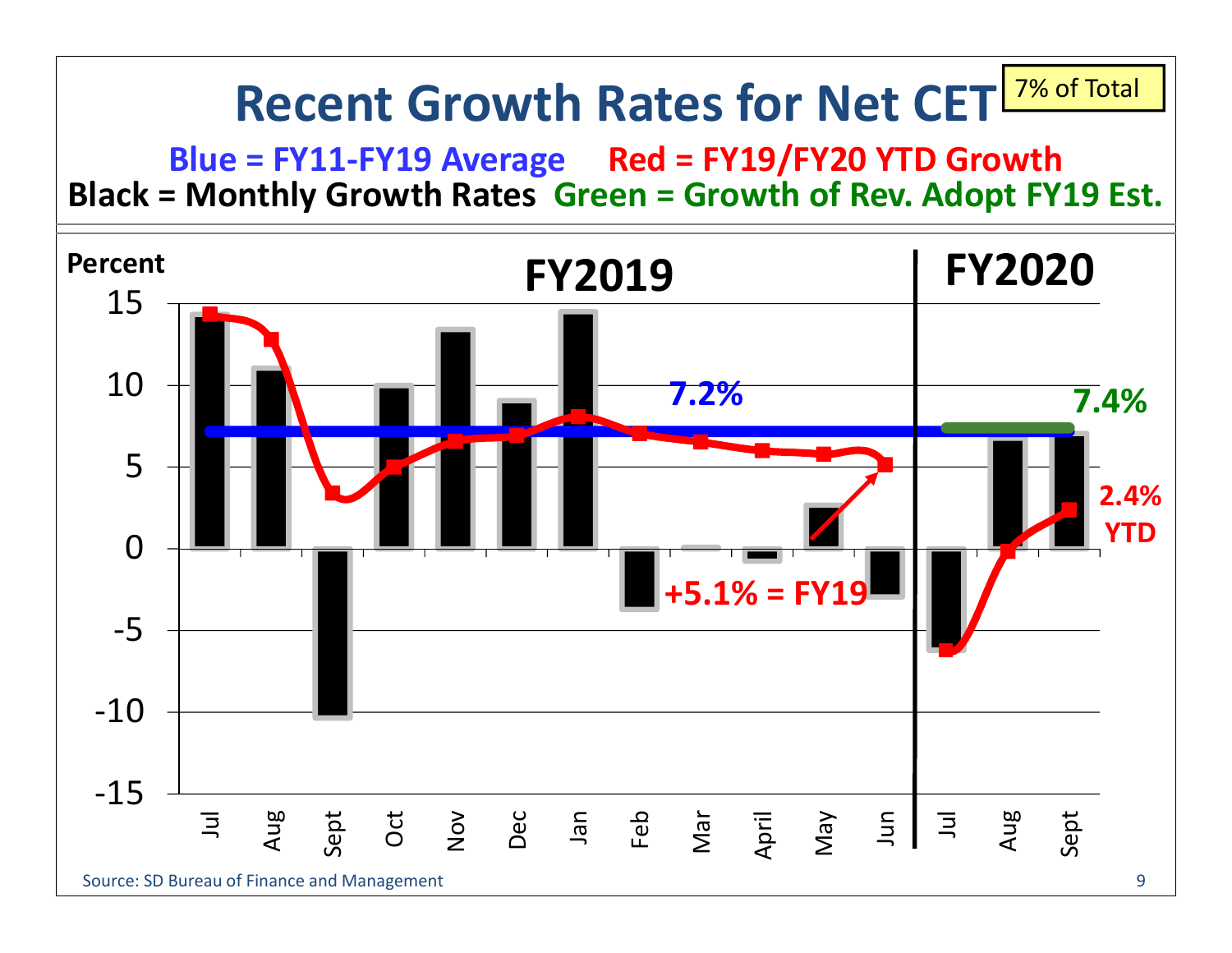#### Growth Rates for Insurance Company Tax

#### Blue = FY11-FY19 Average Red = FY19/FY20 YTD Growth Black = Quarterly Growth Rates Green = Growth of Adopted FY20 Est.



5% of Total